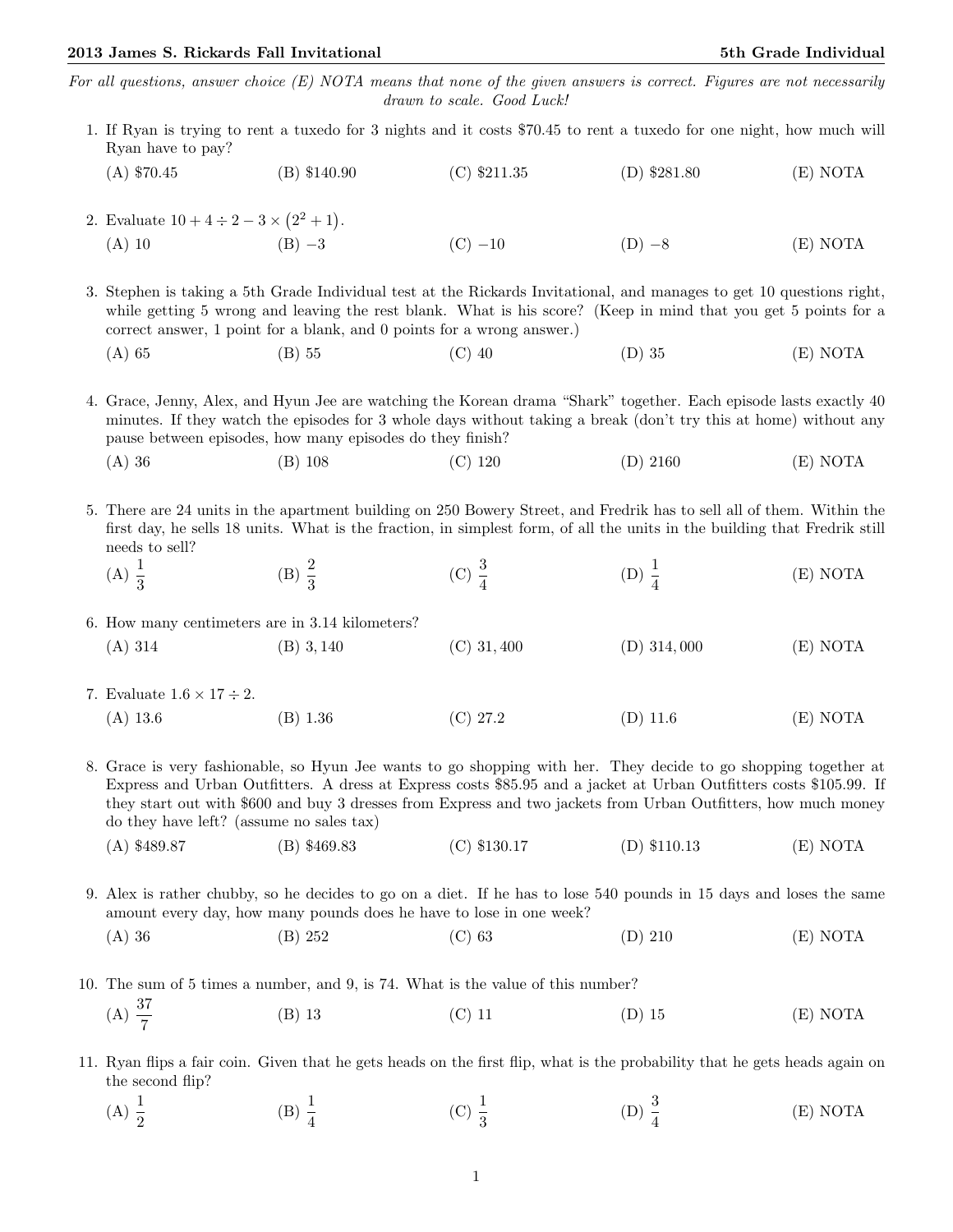2013 James S. Rickards Fall Invitational 5th Grade Individual 5th Grade Individual

| 12. Simplify: $\left(\frac{1}{7}\right)\left(\frac{28}{3}\right)\left(\frac{1}{8}\right)$                                                                                                                                                                                                                                        |                                                    |                                                                                                                          |                    |          |
|----------------------------------------------------------------------------------------------------------------------------------------------------------------------------------------------------------------------------------------------------------------------------------------------------------------------------------|----------------------------------------------------|--------------------------------------------------------------------------------------------------------------------------|--------------------|----------|
| (A) $\frac{7}{24}$ (B) $\frac{1}{7}$                                                                                                                                                                                                                                                                                             |                                                    | (C) $\frac{1}{3}$                                                                                                        | (D) $\frac{1}{6}$  | (E) NOTA |
| 13. Solve for $x: 2 \times (x+3) - 5 = 33$                                                                                                                                                                                                                                                                                       |                                                    |                                                                                                                          |                    |          |
| $(A)$ 9                                                                                                                                                                                                                                                                                                                          | $(B)$ 11                                           | $(C)$ 16                                                                                                                 | $(D)$ 19           | (E) NOTA |
| 9, 7, 12, 9, 3, 1, 14.                                                                                                                                                                                                                                                                                                           | For problems 14-16, use the following information: | Mr. Harrington has a class with 8 students. One day, he gives out a 15-question test and 7 of the students got scores of |                    |          |
|                                                                                                                                                                                                                                                                                                                                  |                                                    | 14. If the 8th student got a perfect score of 15, what is the average score of the class?                                |                    |          |
| $(A)$ 8.75                                                                                                                                                                                                                                                                                                                       | (B) 8.5                                            | $(C)$ 8                                                                                                                  | (D) 7.75           | (E) NOTA |
| 15. Mr. Harrington decides to pick a random student from his class. If the 8th student got a score of 7, what is the<br>probability that the chosen student got at least 7 questions right?                                                                                                                                      |                                                    |                                                                                                                          |                    |          |
| (A) $\frac{3}{4}$                                                                                                                                                                                                                                                                                                                | (B) $\frac{5}{8}$                                  | (C) $\frac{1}{2}$                                                                                                        | (D) $\frac{1}{4}$  | (E) NOTA |
|                                                                                                                                                                                                                                                                                                                                  |                                                    | 16. If the 8th student got a score of 15, what is the sum of the median and the mode of the students' scores?            |                    |          |
| $(A)$ 24                                                                                                                                                                                                                                                                                                                         | $(B)$ 16                                           | $(C)$ 9                                                                                                                  | $(D)$ 18           | (E) NOTA |
| 17. A box in the shape of a rectangular prism has a length of 40, a height of 20, and a width of 10. What is the surface<br>area of the box?                                                                                                                                                                                     |                                                    |                                                                                                                          |                    |          |
| (A) 8000                                                                                                                                                                                                                                                                                                                         | $(B)$ 1400                                         | (C) 2800                                                                                                                 | $(D)$ 70           | (E) NOTA |
| 18. Compute: $1.3 \times 2.54$ .                                                                                                                                                                                                                                                                                                 |                                                    |                                                                                                                          |                    |          |
| (A) 33.02                                                                                                                                                                                                                                                                                                                        | (B) 3.302                                          | (C) 2.202                                                                                                                | $(D)$ 3.292        | (E) NOTA |
| 19. Alex has 5 different delicious cupcakes. Alex wants to eat 3 of the cupcakes. How many ways can he choose the 3<br>cupcakes to eat?                                                                                                                                                                                          |                                                    |                                                                                                                          |                    |          |
| $(A)$ 10                                                                                                                                                                                                                                                                                                                         | $(B)$ 6                                            | $(C)$ 8                                                                                                                  | $(D)$ 5            | (E) NOTA |
| 20. Which of the following numbers is a prime?                                                                                                                                                                                                                                                                                   |                                                    |                                                                                                                          |                    |          |
| $(A)$ 1                                                                                                                                                                                                                                                                                                                          | $(B)$ 51                                           | $(C)$ 91                                                                                                                 | $(D)$ 83           | (E) NOTA |
| 21. Siddarth and Abhi are playing a game. Siddarth writes down the fractions $\frac{2}{5}$ , $\frac{3}{7}$ , $\frac{3}{8}$ , and $\frac{5}{11}$ on a chalkboard. Abhi wing if he picks the levent for the Window Street Company of the picket of<br>wins if he picks the largest fraction. Which fraction must Abhi pick to win? |                                                    |                                                                                                                          |                    |          |
| (A) $\frac{2}{5}$                                                                                                                                                                                                                                                                                                                | (B) $\frac{3}{7}$                                  | (C) $\frac{3}{8}$                                                                                                        | (D) $\frac{5}{11}$ | (E) NOTA |
| 22. What is $10\%$ of 90 plus 90% of 10?                                                                                                                                                                                                                                                                                         |                                                    |                                                                                                                          |                    |          |
| $(A)$ 19                                                                                                                                                                                                                                                                                                                         | $(B)$ 18                                           | $(C)$ 9                                                                                                                  | $(D)$ 38           | (E) NOTA |
| 23. Let A be the perimeter of a regular pentagon where each side has length 3, and let B be the number of sides in an<br>octagon. What is $A \times B?$                                                                                                                                                                          |                                                    |                                                                                                                          |                    |          |

(A) 90 (B) 23 (C) 80 (D) 120 (E) NOTA